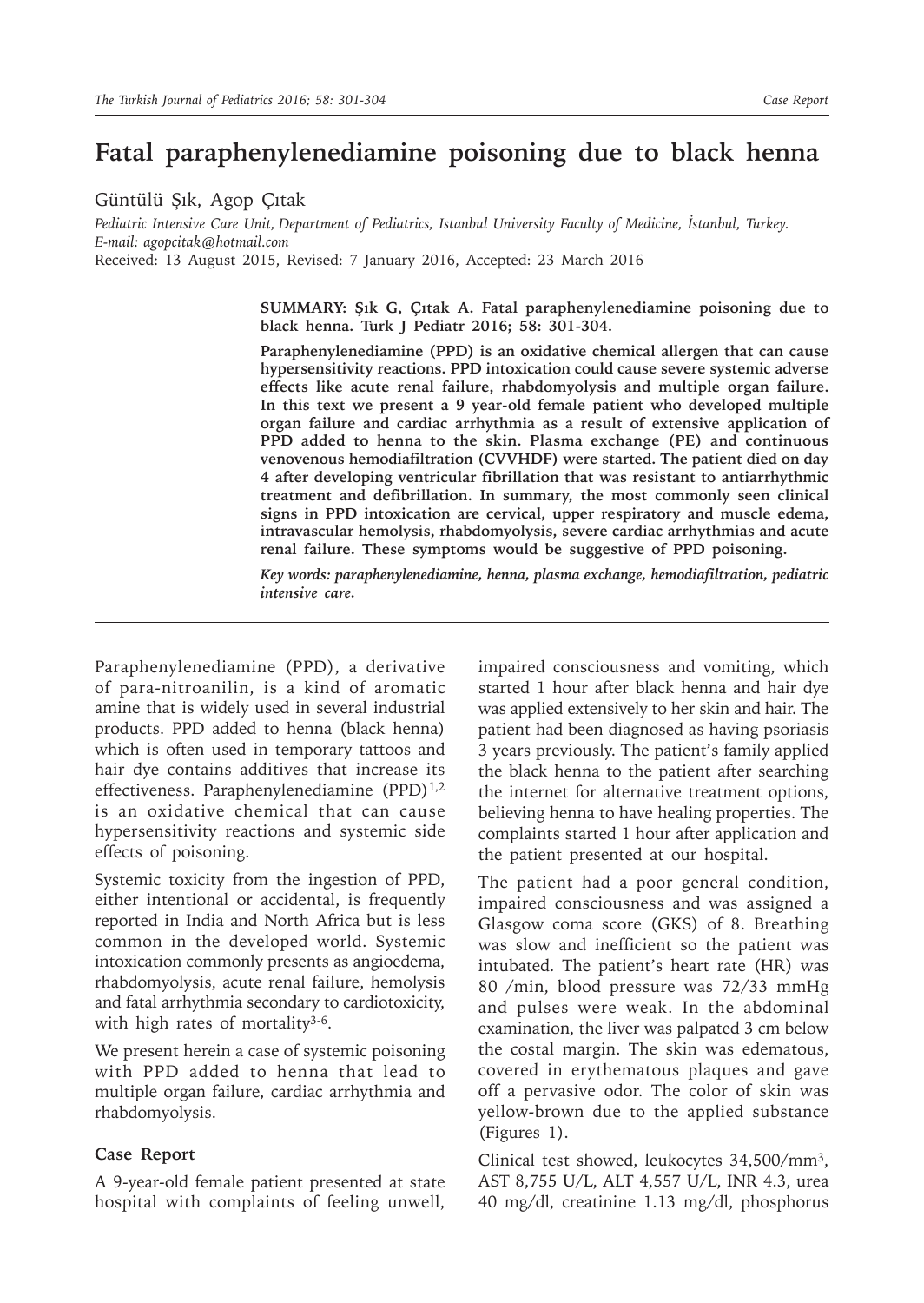7.5 mg/dl, calcium 6.9 mg/dl, CPK 2,141 U/L, blood glucose 24 mg/dl, total bilirubin 8.63 mg/ dl, direct bilirubin 2.36 mg/dl, blood ammonia 198 mmol/L. Blood gas test showed a pH of 7.14, PCO2 36 mmHg, HCO3 14 mmol/L, BE of -11 mmol/L, lactate 15 mmol/L. Blood pressure was 72/33 mmHg; vasopressor perfusion was initiated. The patient had a massive upper gastrointestinal hemorrhage with an INR of 4.3 despite the vitamin K, fresh frozen plasma and ranitidine treatment. Calcium gluconate was used to treat hypocalcemia. Plasma exchange (PE) was initiated due to bleeding diathesis and liver failure. Due to the patient's somnolence, cranial computerized tomography (CT) was performed. Diffuse cerebral edema and intracranial hemorrhage in the right parietal lobe were detected. Antiedema treatment was initiated after the results showed cerebral edema.

The patient was oliguric  $(<0.5 \text{ml/kg/hr})$ ; urine was coffee-colored. Due to oliguria, acute renal failure, metabolic acidosis and high lactate, CVVHDF was started. She was treated with CVVHDF on the Gambro Prismaflex continuous renal replacement therapy (CRRT) machine using the AN69 filter (blood flow rate 120 ml/min, dialysate flow 40 ml/kg/h, predilution rate 20 ml/kg/h, postdilution rate 20 ml/kg/h). Abdominal distention developed on day 2 after admission and abdominal CT showed free fluid collection in the perihepatic and perisplenic recesses, fatty liver, and inflammation and edema of the cutaneous and subcutaneous tissues. Plasma exchange and hemodiafiltration were continued. AST was 6,880 U/L, ALT 3,613 U/L, urea 30 mg/ dl, creatinine 0.87 mg/dl, INR 2.99 (Table I). On day 3 after admission, hypotension persisted despite increasing vasopressor doses. Plasma exchange and hemodiafiltration were continued. The patient died on day 4 after developing ventricular fibrillation that was resistant to antiarrhythmic treatment and defibrillation.

## **Discussion**

The natural henna used in temporary tattoos is red in color and does not leave behind a lasting stain. It is harmless, with a low risk of allergic reaction7. Black henna dries faster, causing darker and more lasting staining. For this reason, it is frequently used in the production of hair and textile dyes and plastic bags. The most common additive contained in black henna is paraphenylenediamine (PPD), an oxidative chemical allergen that can cause hypersensitivity reactions<sup>1</sup>. The most common of such reactions are edema, erythema, erythema multiformelike skin lesions, bullous lesions, allergic contact dermatitis, eczema and permanent hypopigmentation. The reaction is generally limited to the area of application and can sometimes leave permanent scarring<sup>8,9</sup>. The skin of our patient was covered with erythemic plaques and was yellow-brown in color.

| Table I. Laboratory evaluation |  |
|--------------------------------|--|
|--------------------------------|--|

|                                | Day $1$<br>$PE+CVVHDF+FFP$<br>$PE+CVVHDF+FFP*$ | Day 2<br>$PE+CVVHDF+FFP$ | Day 3<br>$PE+CVVHDF+FFP$ |  |
|--------------------------------|------------------------------------------------|--------------------------|--------------------------|--|
| WBC $\left(\frac{\}{m}\right)$ | 34,500                                         | 21,200                   | 14,600                   |  |
| AST $(U/L)$                    | 8,755                                          | 6,880                    | 4,216                    |  |
| ALT $(U/L)$                    | 4,557                                          | 3,613                    | 1,963                    |  |
| <b>INR</b>                     | 4.3                                            | 2.9                      | 1.98                     |  |
| PT (sec)                       | 84.1                                           | 34.6                     | 24.6                     |  |
| aPTT (sec)                     | 76.4                                           | 51.2                     | 46.2                     |  |
| Urea (mg/dl)                   | 40                                             | 30                       | 32                       |  |
| Creatinine (mg/dl)             | 1.13                                           | 0.87                     | 0.69                     |  |
| pH                             | 7.14                                           | 7.37                     | 7.39                     |  |
| T. bil $(mg/dl)$               | 8.63                                           | 4.3                      | 2.9                      |  |
| D. bil $(mg/dl)$               | 2.36                                           | 1.91                     | 0.99                     |  |
| Lactate (mmol/L)               | 15                                             | 3.1                      | 1.7                      |  |

CVVHDF: continuous venovenous hemodiafiltration; FFP: fresh frozen plasma; PE: plasma exchange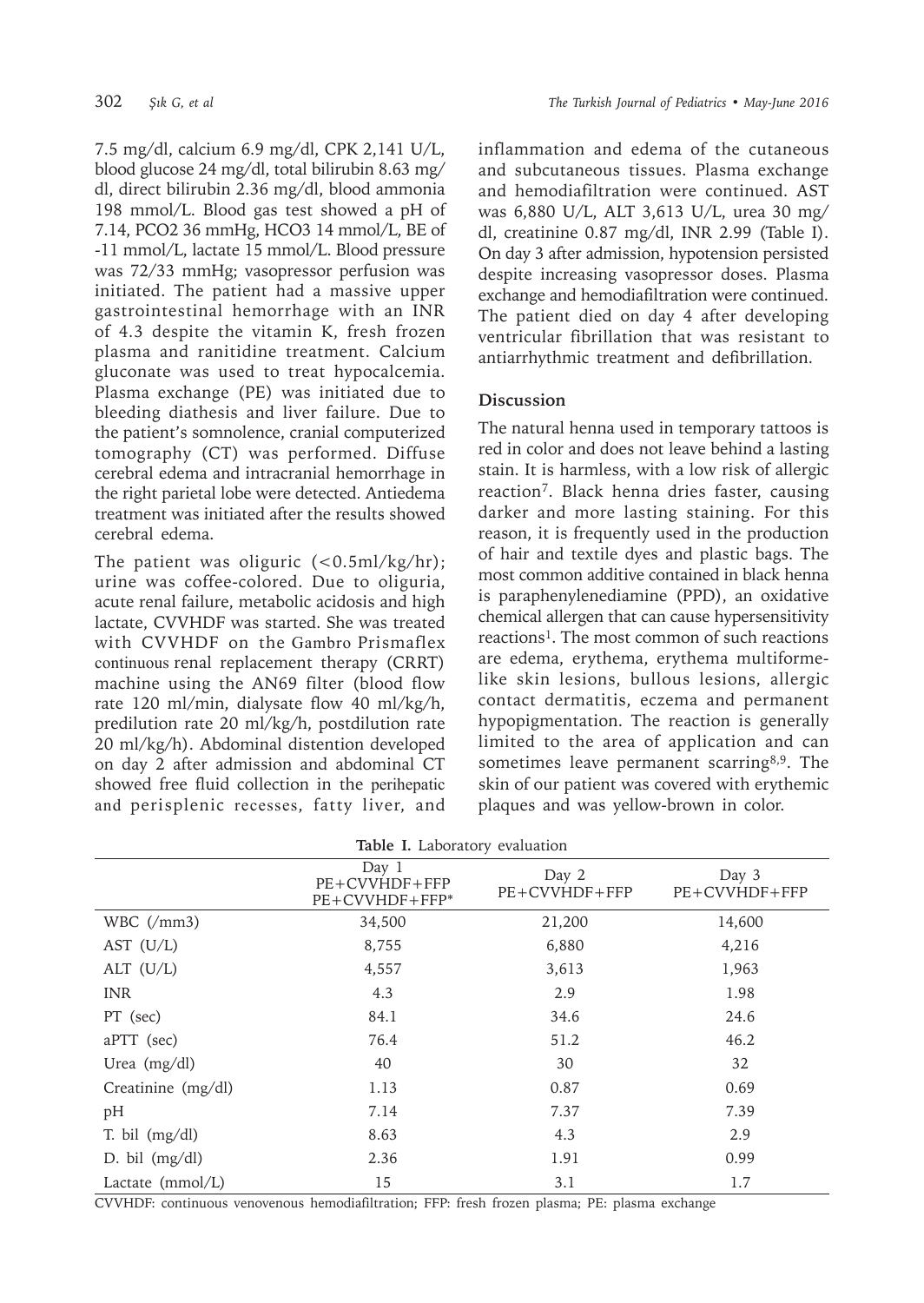



**Fig. 1. a and b.** The skin was edematous, covered in erythemic plaques and gave off a pervasive odor



**Fig. 1c.** The color of skin was yellow-brown due to the applied substance

In the systemic intoxication of PPD, common symptoms are severe hypersensitivity (facial and upper respiratory edema), rhabdomyolysis and acute renal failure, cardiac complications (ventricular arrhythmia, myocarditis) and intravascular hemolysis $3,4,10$ . Facial and upper respiratory edema may necessitate mechanical ventilation support and tracheotomy<sup>11</sup>. Our patient exhibited intravascular hemolysis, liver failure, acute renal failure, metabolic acidosis and cardiac complications. The patient had increased need for vasopressors and died after developing severe ventricular arrhythmia.

A study from India presented 10 patients with systemic PPD intoxication following a suicide attempt. Six patients died (60% mortality), 2 of them from cardiac arrhythmia<sup>12</sup>. A study from Sudan described 17 patients with hair dye intoxication. Hair dye was ingested in 13 cases as a suicide attempt and in 1 by accident, while 2 patients were victims of attempted murder. Tracheotomy was performed in 8 cases, out of 12 patients that developed acute renal failure. A study from Tunisia described 19 patients that had presented at a hospital with systemic PPD intoxication. The most commonly seen symptoms were cervicofacial edema, coffee-colored urine, upper respiratory edema, oliguria, muscle edema and shock. All patients developed rhabdomyolysis and metabolic acidosis, and some had acute renal failure and hyperpotassemia<sup>11</sup>. Six patients died (31.6%), 5 of them from acute renal failure.

The most common cause of PPD intoxication is suicide<sup>13</sup>. In the majority of cases, PPD is ingested orally. In our case, application of PPD added henna to the skin was intended as a treatment for psoriasis. We observed all the clinical and laboratory findings associated with systemic PPD intoxication. The patient also had skin lesions that resembled a hypersensitivity reaction. Causes of mortality may vary, the most common ones being acute renal failure and ventricular arrhythmia. Renal replacement therapy is often administered but similar to our case, it only provides supportive treatment for acute renal and liver failure. Mortality is high in patients who develop treatment-resistant ventricular arrhythmia, which was the cause of death in our patient.

In these patients ECMO can be life saving. Intoxication, multiple organ failure, in the